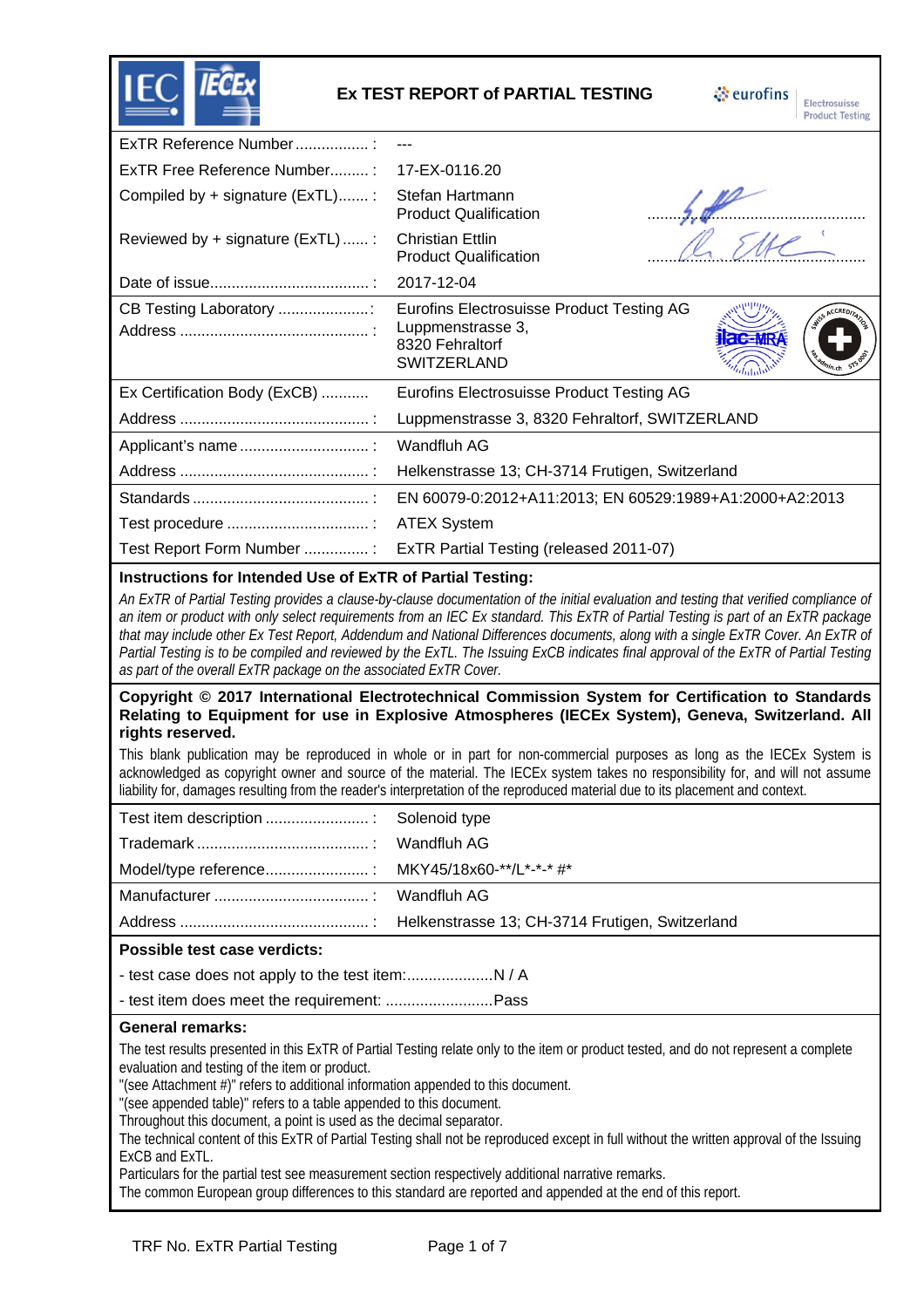## **Picture of test object and test setup:**



| Particulars: test item vs. test requirements |            |
|----------------------------------------------|------------|
|                                              | stationary |
|                                              | IP66/IP67  |
|                                              | N/A        |
|                                              |            |

Special conditions for safe use: N/A

General product information:

The solenoid, type MKY45/18x60-\*\*/L\*-\*-\* #\*, designed to Flameproof Enclosure "d" type of protection is used for valve operation. It consists of a steel enclosure and the coil. The coil body is made from plastics and forms part of the flameproof wall.

Connection is by means of a – separately certified – direct cable entry or a – separately certified – conduit system.

Test was carried out with cable gland 20 R A2F M20 with face seal from CMP.

Technical Data, Nomenclature and Notes for manufacturing and operation: see original IECEx / ATEX Certificates: PTB 07 ATEX 1023 BVS 11 ATEX E 037 IECEx PTB 10.0020 IECEx BVS 11.0018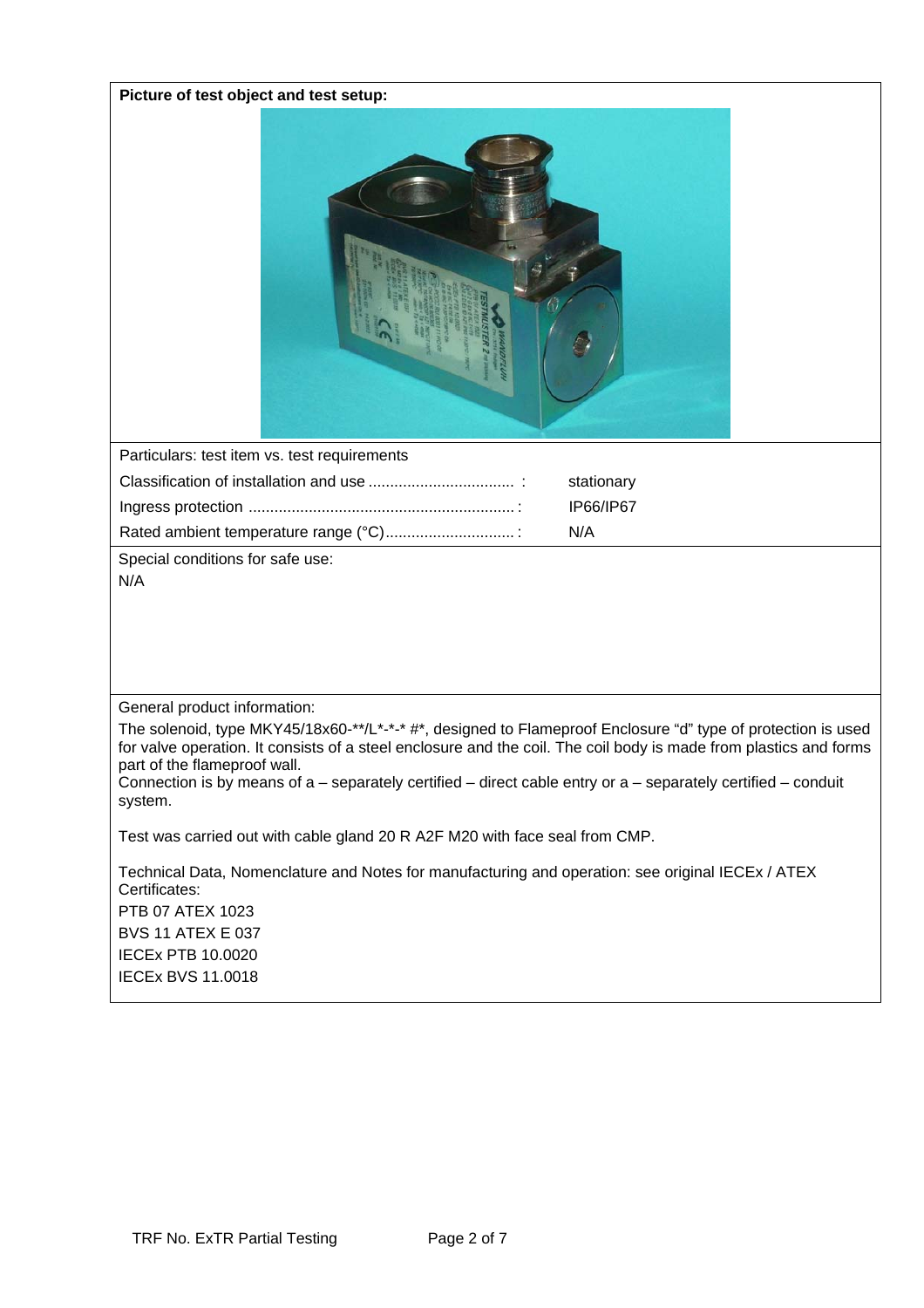| IEC 60079-0 |                      |                      |         |
|-------------|----------------------|----------------------|---------|
| Clause      | Requirement-<br>Test | $Result -$<br>Remark | Verdict |

| 26.4                                        | Tests of enclosures                                  |                                                                                                                              |      |
|---------------------------------------------|------------------------------------------------------|------------------------------------------------------------------------------------------------------------------------------|------|
| 26.4.1                                      | Order of tests                                       |                                                                                                                              |      |
| 26.4.1.1                                    | Metallic enclosures, metallic                        | Not part of this test procedure!                                                                                             | N/A  |
|                                             | parts of enclosures and glass<br>parts of enclosures | Two samples with metallic enclosure was already<br>conditioned in earlier ATEX Assessment at PTB                             |      |
| 26.4.1.2<br>Non-metallic enclosures or non- | Not part of this test procedure!                     | N/A                                                                                                                          |      |
|                                             | metallic parts of enclosures                         | Two samples with non-metallic parts of enclosure<br>was already conditioned in earlier ATEX<br>Assessment at PTB             |      |
| 26.4.2                                      | Resistance to impact                                 | Not part of this test procedure!                                                                                             | N/A  |
| 26.4.3                                      | Drop test                                            | Not part of this test procedure!                                                                                             | N/A  |
| 26.4.4                                      | Acceptance criteria                                  | Not part of this test procedure!                                                                                             | N/A  |
| 26.4.5                                      | Degree of protection (IP) by enclosures              |                                                                                                                              | Pass |
| 26.4.5.1                                    | Test procedure                                       | IPX6 and IPX7, according to IEC/EN 60529,<br>"category 1", not energized<br>See separate clauses of this test report         | Pass |
| 26.4.5.2                                    | Acceptance criteria                                  | No traces of water visible;<br>Fulfilled according to IEC/EN 60529, so that the<br>type of protection becomes not invalidate | Pass |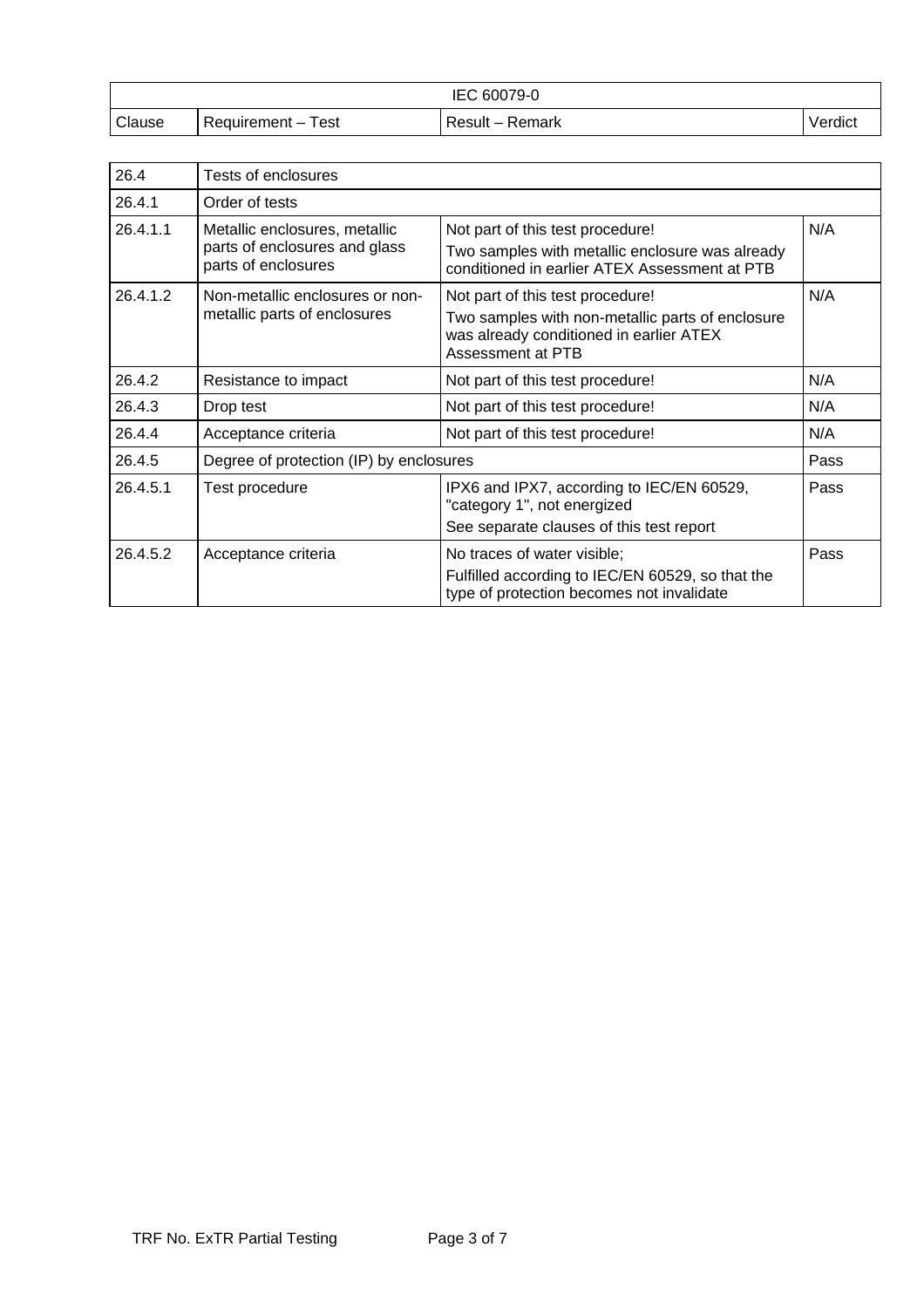|        |                     | <b>EN/IEC 60529</b> |         |
|--------|---------------------|---------------------|---------|
| Clause | Requirement – Test_ | Result – Remark     | Verdict |

| 1              | Scope and object                                                                                                                           |
|----------------|--------------------------------------------------------------------------------------------------------------------------------------------|
|                |                                                                                                                                            |
| $\overline{2}$ | Normative references                                                                                                                       |
|                |                                                                                                                                            |
| $\mathbf{3}$   | Definitions                                                                                                                                |
|                |                                                                                                                                            |
| 4              | Designations                                                                                                                               |
|                |                                                                                                                                            |
| 5              | Degrees of protection against access to hazardous parts and against solid foreign objects<br>indicated by the first characteristic numeral |
|                |                                                                                                                                            |
| $\,6$          | Degrees of protection against ingress of water indicated by the second characteristic numeral                                              |
|                |                                                                                                                                            |
| $\overline{7}$ | Degrees of protection against access to hazardous parts indicated by the additional letter                                                 |
|                |                                                                                                                                            |
| 8              | Supplementary letters                                                                                                                      |
|                |                                                                                                                                            |
| 9              | Examples of designations with the IP Code                                                                                                  |

| -------<br>л<br>1171<br>. | 79-L<br>600<br>EN<br><br>11 I 10<br>τoι<br>- - | ass |
|---------------------------|------------------------------------------------|-----|
|---------------------------|------------------------------------------------|-----|

| 11   | General requirements for tests                    |                                                                                                                                                                                                |      |
|------|---------------------------------------------------|------------------------------------------------------------------------------------------------------------------------------------------------------------------------------------------------|------|
| 11.1 | Atmospheric conditions for water<br>or dust tests | Test Temperature: 20.4 °C<br>Relative humidity: 24 %<br>Air pressure: 949 kPa<br>Resp. (Measurements in 2013)<br>Test Temperature: 20.1 °C<br>Relative humidity: 41 %<br>Air pressure: 961 kPa | Pass |

| 11.2 | est<br>samples | According to EN 60079-0 and EN 60079-1 | Pass |
|------|----------------|----------------------------------------|------|
|      |                |                                        |      |

| 11.3 | Application of test requirements<br>and interpretation of test results                                    | According to EN 60079-0 and EN 60079-1 | Pass |
|------|-----------------------------------------------------------------------------------------------------------|----------------------------------------|------|
|      |                                                                                                           |                                        |      |
| 11.4 | Combination of test conditions for   Not part of this test procedure!<br>the first characteristic numeral |                                        | N/A  |
|      |                                                                                                           |                                        |      |
| 11.5 | Empty enclosures                                                                                          | Fully assembled test samples           | N/A  |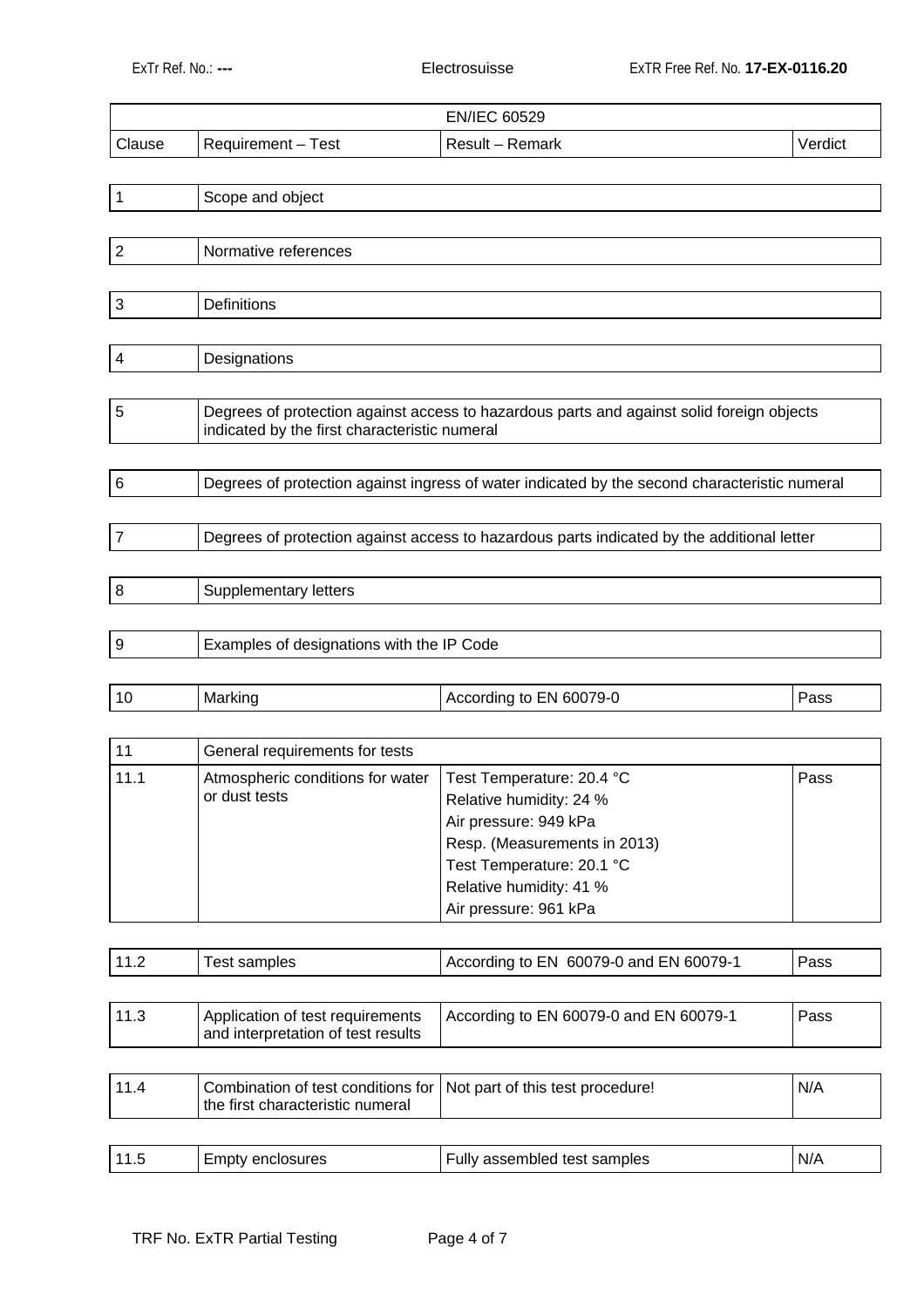|        |                                                                       | <b>EN/IEC 60529</b>                                                                                  |         |
|--------|-----------------------------------------------------------------------|------------------------------------------------------------------------------------------------------|---------|
| Clause | Requirement - Test                                                    | <b>Result - Remark</b>                                                                               | Verdict |
| 12     |                                                                       | Tests for protection against access to hazardous parts indicated by the first characteristic numeral |         |
| 12.1   | Access probes                                                         | Not part of this test procedure!                                                                     | N/A     |
| 12.2   | <b>Test conditions</b>                                                | Not part of this test procedure!                                                                     | N/A     |
| 12.3   | Acceptance conditions                                                 | Not part of this test procedure!                                                                     | N/A     |
| 13     |                                                                       | Tests for protection against solid foreign objects indicated by the first characteristic numeral     |         |
| 13.1   | <b>Test means</b>                                                     | Not part of this test procedure!                                                                     | N/A     |
| 13.2   | Test conditions for first<br>characteristic numerals 1, 2, 3, 4       | Not part of this test procedure!                                                                     | N/A     |
| 13.3   | Acceptance conditions for first<br>characteristic numerals 1, 2, 3, 4 | Not part of this test procedure!                                                                     | N/A     |
| 13.4   | Dust test for first characteristic<br>numerals 5 and 6                | Not part of this test procedure!                                                                     | N/A     |

| 13.5   | Special conditions for first characteristic numeral 5       |                                  |     |
|--------|-------------------------------------------------------------|----------------------------------|-----|
| 13.5.1 | Test conditions for first<br>characteristic numeral 5       | Not part of this test procedure! | N/A |
| 13.5.2 | Acceptance conditions for first<br>characteristic numeral 5 | Not part of this test procedure! | N/A |

| 13.6   | Special conditions for first characteristic numeral 6       |                                  |     |
|--------|-------------------------------------------------------------|----------------------------------|-----|
| 13.6.1 | Test conditions for first<br>characteristic numeral 6       | Not part of this test procedure! | N/A |
| 13.6.2 | Acceptance conditions for first<br>characteristic numeral 6 | Not part of this test procedure! | N/A |

| 14   | Tests for protection against water indicated by the second characteristic numeral |                                                                                                                                                                                                                   |      |
|------|-----------------------------------------------------------------------------------|-------------------------------------------------------------------------------------------------------------------------------------------------------------------------------------------------------------------|------|
| 14.1 | Test means                                                                        | Assessed with test for second numeral 6 and 7<br>(Means water jet of 100 I/min for 3 minutes from<br>a distance of 2.5 m and Immersion tank, Water-<br>level on enclosure: 0,15 m above top, 1 m above<br>bottom) | Pass |

| 14.2   | Test conditions                                               | Non-energized device was assessed according<br>to clause 14.2.6 and 14.2.7                               | Pass |
|--------|---------------------------------------------------------------|----------------------------------------------------------------------------------------------------------|------|
| 14.2.1 | Test for second characteristic<br>numeral 1 with the drip box | Not part of this test procedure!<br>But testing for numeral 6 includes also<br>compliance with numeral 1 | Pass |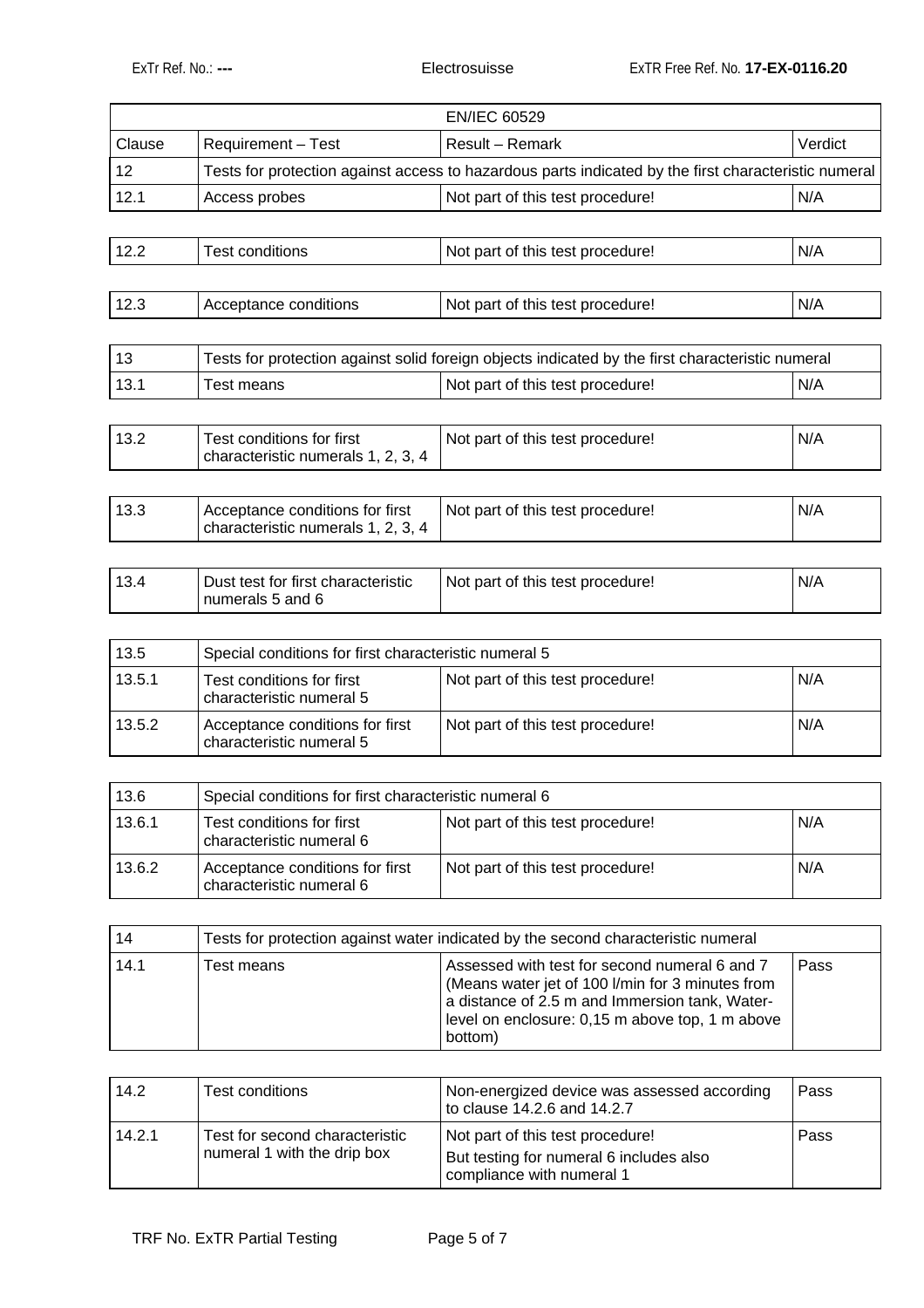|        |                                                                                            | <b>EN/IEC 60529</b>                                                                                                                                                                   |         |
|--------|--------------------------------------------------------------------------------------------|---------------------------------------------------------------------------------------------------------------------------------------------------------------------------------------|---------|
| Clause | Requirement - Test                                                                         | Result - Remark                                                                                                                                                                       | Verdict |
| 14.2.2 | Test for second characteristic<br>numeral 2 with the drip box                              | Not part of this test procedure!<br>But testing for numeral 6 includes also<br>compliance with numeral 2                                                                              | Pass    |
| 14.2.3 | Test for second characteristic<br>numeral 3 with oscillating tube or<br>spray nozzle       | Not part of this test procedure!<br>But testing for numeral 6 includes also<br>compliance with numeral 3                                                                              | Pass    |
| 14.2.4 | Test for second characteristic<br>numeral 4 with oscillating tube or<br>spray nozzle       | Not part of this test procedure!<br>But testing for numeral 6 includes also<br>compliance with numeral 4                                                                              | Pass    |
| 14.2.5 | Test for second characteristic<br>numeral 5 with the 6,3 mm<br>nozzle                      | Not part of this test procedure!<br>But testing for numeral 6 includes also<br>compliance with numeral 5                                                                              | Pass    |
| 14.2.6 | Test for second characteristic<br>numeral 6 with the 12,5 mm<br>nozzle                     | Each device was assessed for 3 minutes with the<br>water jet of 100 l/min from a distance of 2.5 m<br>See Eurofins Electrosuisse Measurement Report<br>17-Ex-0116.20 dated 2017-12-04 | Pass    |
| 14.2.7 | Test for second characteristic<br>numeral 7: temporary immersion<br>between 0,15 m and 1 m | Each device was assessed for a); c) and d)<br>1000 mm to lowest point of enclosure at 21.5 °C<br>for 30 min. Electrosuisse Measurement Report<br>13-Ex-0063.20 dated 2013-11-12       | Pass    |
| 14.2.8 | Test for second characteristic<br>numeral 8: continuous immersion<br>subject to agreement  | Not part of this test procedure!<br>The device was not assessed for numeral 8                                                                                                         | N/A     |

| 14<br>г. с | ∘ conditions<br>:eptance<br>- ACCC<br>. . | of water<br>traces<br>N0<br>visible | 'ass |
|------------|-------------------------------------------|-------------------------------------|------|

| 15   | Tests for protection against access to hazardous parts indicated by the additional letter |                                                                |     |
|------|-------------------------------------------------------------------------------------------|----------------------------------------------------------------|-----|
| 15.1 | Access probes                                                                             | Not part of this test procedure!<br>No such type of protection | N/A |
|      |                                                                                           |                                                                |     |
| 15.2 | Test conditions                                                                           | Not part of this test procedure!                               | N/A |

| 15.ప | Acceptance conditions | Not part of this test procedure! | N/A |
|------|-----------------------|----------------------------------|-----|
|      |                       |                                  |     |

| Annex A | (informative) Examples of IP coding for the verification of protection of low-voltage equipment<br>against access to hazardous parts |
|---------|--------------------------------------------------------------------------------------------------------------------------------------|
| Annex B | (informative) Summary of responsibilities of relevant technical committees                                                           |

Measurement Section, including Additional Narrative Remarks (as deemed applicable) The test was carried out with the same test samples as was used for the assessment for degree of protection IP65 and IP67. For IP67 testing see Electrosuisse Measurement Report 13-Ex-0063.20 dated 2013-11-12

For IP66 testing see in Eurofins Electrosuisse Measurement Report 17-Ex-0116.20 dated 2017-12-04